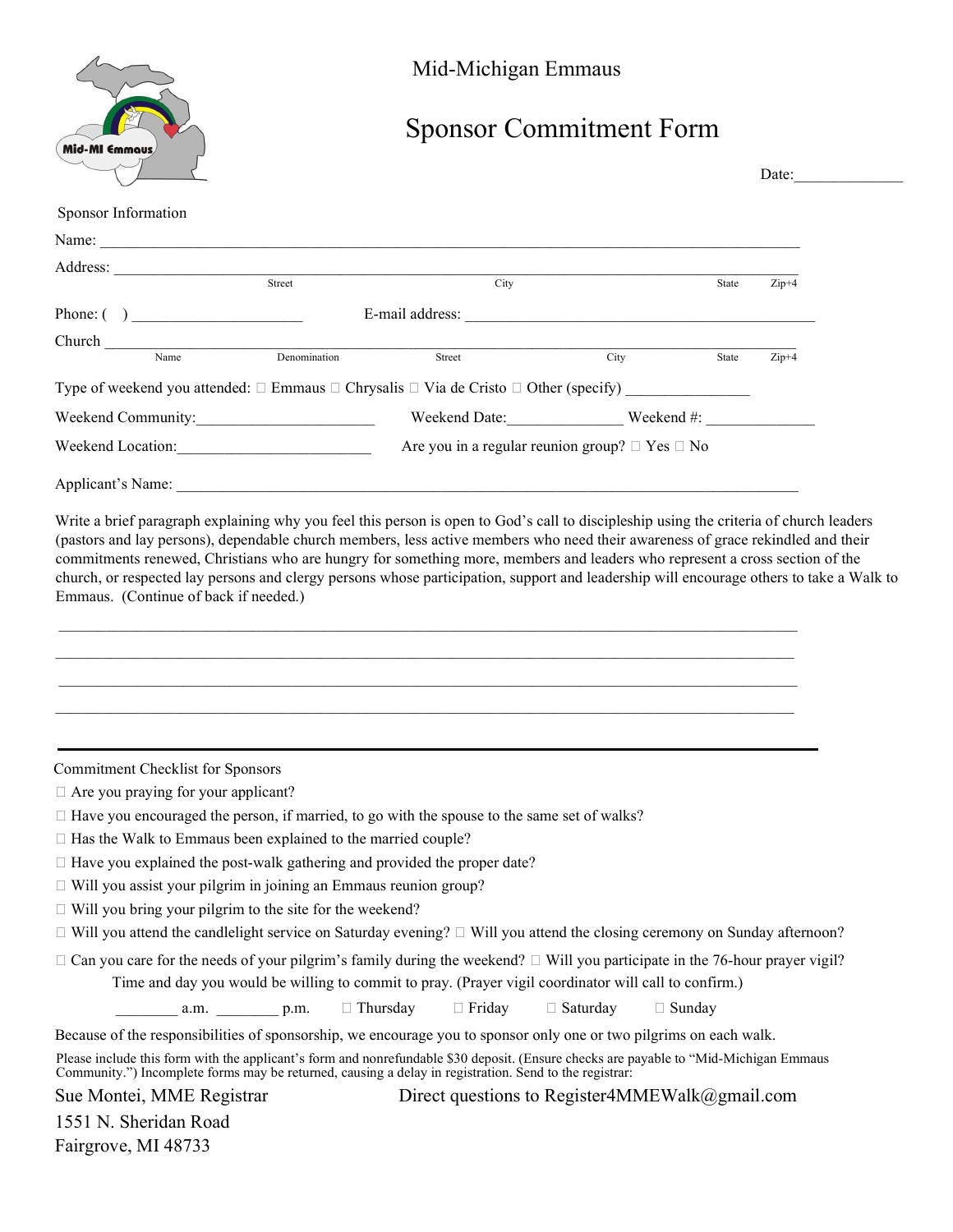## Emmaus Applicant Form:



To be completed by person who will attend the walk – Please fill in ALL information on both pages; incomplete application will be returned.

| Name<br><u> 1980 - Johann Barbara, martxa alemaniar arg</u>                                                                                                                                                                                                                                                                                                                                                          | As preferred on name tag and the state of the state of the state of the state of the state of the state of the state of the state of the state of the state of the state of the state of the state of the state of the state o       |                                                                                                                                                                                                                                                                                                                                                                                                                     |           |              |
|----------------------------------------------------------------------------------------------------------------------------------------------------------------------------------------------------------------------------------------------------------------------------------------------------------------------------------------------------------------------------------------------------------------------|--------------------------------------------------------------------------------------------------------------------------------------------------------------------------------------------------------------------------------------|---------------------------------------------------------------------------------------------------------------------------------------------------------------------------------------------------------------------------------------------------------------------------------------------------------------------------------------------------------------------------------------------------------------------|-----------|--------------|
| Address_                                                                                                                                                                                                                                                                                                                                                                                                             |                                                                                                                                                                                                                                      |                                                                                                                                                                                                                                                                                                                                                                                                                     |           |              |
| City<br>Street                                                                                                                                                                                                                                                                                                                                                                                                       |                                                                                                                                                                                                                                      | State                                                                                                                                                                                                                                                                                                                                                                                                               | $Zip + 4$ |              |
| $\text{Telephone} \left[ \text{home} \right]$ ( ) $\qquad \qquad \text{[work]}$ ( )                                                                                                                                                                                                                                                                                                                                  |                                                                                                                                                                                                                                      |                                                                                                                                                                                                                                                                                                                                                                                                                     |           |              |
|                                                                                                                                                                                                                                                                                                                                                                                                                      |                                                                                                                                                                                                                                      | Birth Date: $\frac{1}{\sqrt{1-\frac{1}{2}}}\frac{1}{\sqrt{1-\frac{1}{2}}}\frac{1}{\sqrt{1-\frac{1}{2}}}\frac{1}{\sqrt{1-\frac{1}{2}}}\frac{1}{\sqrt{1-\frac{1}{2}}}\frac{1}{\sqrt{1-\frac{1}{2}}}\frac{1}{\sqrt{1-\frac{1}{2}}}\frac{1}{\sqrt{1-\frac{1}{2}}}\frac{1}{\sqrt{1-\frac{1}{2}}}\frac{1}{\sqrt{1-\frac{1}{2}}}\frac{1}{\sqrt{1-\frac{1}{2}}}\frac{1}{\sqrt{1-\frac{1}{2}}}\frac{1}{\sqrt{1-\frac{1}{2}}$ |           |              |
| $\Box$ Male $\Box$ Female $\Box$ Clergy $\Box$ Lay Person                                                                                                                                                                                                                                                                                                                                                            | Occupation <b>Contract Contract Contract Contract Contract Contract Contract Contract Contract Contract Contract Contract Contract Contract Contract Contract Contract Contract Contract Contract Contract Contract Contract Con</b> |                                                                                                                                                                                                                                                                                                                                                                                                                     |           |              |
| Marital Status: $\Box$ Married $\Box$ Single $\Box$ Widowed $\Box$ Divorced $\Box$ Separated Number of children                                                                                                                                                                                                                                                                                                      |                                                                                                                                                                                                                                      |                                                                                                                                                                                                                                                                                                                                                                                                                     |           |              |
| If married, has spouse attended a Walk?                                                                                                                                                                                                                                                                                                                                                                              | $\Box$ Yes $\Box$ No If no, has spouse registered for a Walk? $\Box$ Yes $\Box$ No                                                                                                                                                   |                                                                                                                                                                                                                                                                                                                                                                                                                     |           |              |
| Church now attending: Name                                                                                                                                                                                                                                                                                                                                                                                           |                                                                                                                                                                                                                                      | Denomination                                                                                                                                                                                                                                                                                                                                                                                                        | City      | State<br>Zip |
| Pastor's Name: Phone Phone Phone Phone Phone Phone Phone Phone Phone Phone Phone Phone Phone Phone Phone Phone Phone Phone Phone Phone Phone Phone Phone Phone Phone Phone Phone Phone Phone Phone Phone Phone Phone Phone Pho                                                                                                                                                                                       |                                                                                                                                                                                                                                      |                                                                                                                                                                                                                                                                                                                                                                                                                     |           |              |
| in which you are or have been active:<br>,我们也不能在这里的时候,我们也不能在这里的时候,我们也不能会在这里的时候,我们也不能会在这里的时候,我们也不能会在这里的时候,我们也不能会在这里的时候,我们也<br>Do you have a health problem, condition or special need could affect your attendance at a walk? Yes $\Box$ No $\Box$ If yes, please provide<br>details (e.g. disability, food or other allergy, dietary restriction, medication(s), specific time(s) for medication and/or food, etc.): |                                                                                                                                                                                                                                      |                                                                                                                                                                                                                                                                                                                                                                                                                     |           |              |
| Insurance Co.                                                                                                                                                                                                                                                                                                                                                                                                        |                                                                                                                                                                                                                                      |                                                                                                                                                                                                                                                                                                                                                                                                                     |           |              |
| Doctor's Name                                                                                                                                                                                                                                                                                                                                                                                                        | Phone()                                                                                                                                                                                                                              |                                                                                                                                                                                                                                                                                                                                                                                                                     |           |              |
|                                                                                                                                                                                                                                                                                                                                                                                                                      |                                                                                                                                                                                                                                      |                                                                                                                                                                                                                                                                                                                                                                                                                     |           |              |
| Emergency Contact Telephone [home] (Contact Telephone [home] (Contact Telephone [home] (Contact Telephone [home] (Contact Telephone [home] (Contact Telephone [home] (Contact Telephone [home] (Contact Telephone [home] (Cont                                                                                                                                                                                       |                                                                                                                                                                                                                                      |                                                                                                                                                                                                                                                                                                                                                                                                                     |           |              |
| Sponsor's Name:                                                                                                                                                                                                                                                                                                                                                                                                      |                                                                                                                                                                                                                                      |                                                                                                                                                                                                                                                                                                                                                                                                                     |           |              |
|                                                                                                                                                                                                                                                                                                                                                                                                                      |                                                                                                                                                                                                                                      |                                                                                                                                                                                                                                                                                                                                                                                                                     |           |              |
| Sponsor's Phone: $(\_\_\_\_\_\_$                                                                                                                                                                                                                                                                                                                                                                                     |                                                                                                                                                                                                                                      |                                                                                                                                                                                                                                                                                                                                                                                                                     |           |              |